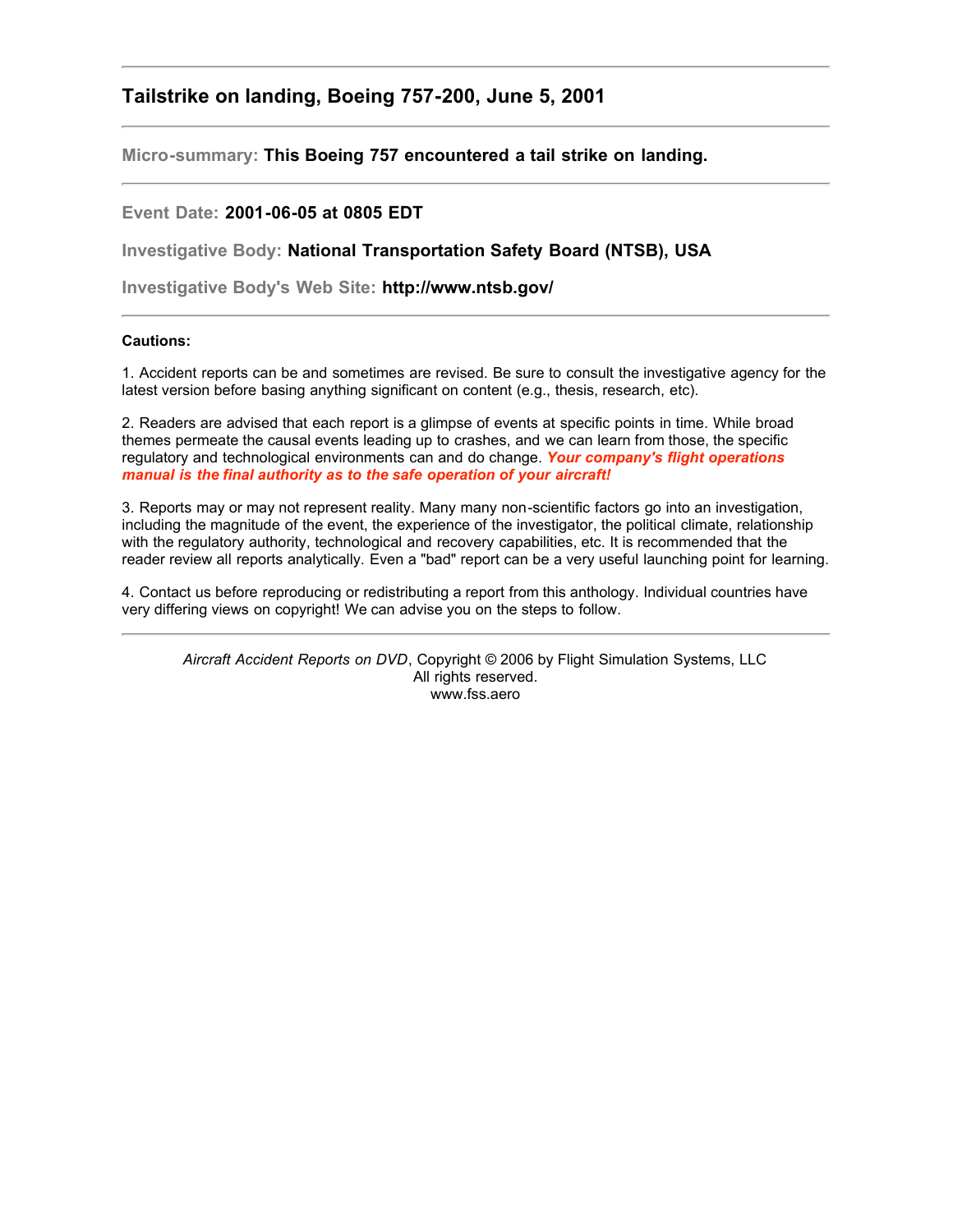| <b>NANSA</b><br>National Transportation Safety Board                                                                                                                                                                                                                                                                                                                                                                                                                                                                                                                                                                                                                                                                                                                                                                                                                                                                                                                                                                                                                                                                                                                                                                                                                                                                                                                                                                                                                                                                                                                                                                                                                                                                                                                                                                                                                                                                                                                                                                                                                                                                                                                                                                                                                                                                                                                                                                                                                                                                                                                                                                                                                                                           |              |  | NTSB ID: ATL01IA064               |                                  | Aircraft Registration Number: N750AT |                       |                  |  |  |  |
|----------------------------------------------------------------------------------------------------------------------------------------------------------------------------------------------------------------------------------------------------------------------------------------------------------------------------------------------------------------------------------------------------------------------------------------------------------------------------------------------------------------------------------------------------------------------------------------------------------------------------------------------------------------------------------------------------------------------------------------------------------------------------------------------------------------------------------------------------------------------------------------------------------------------------------------------------------------------------------------------------------------------------------------------------------------------------------------------------------------------------------------------------------------------------------------------------------------------------------------------------------------------------------------------------------------------------------------------------------------------------------------------------------------------------------------------------------------------------------------------------------------------------------------------------------------------------------------------------------------------------------------------------------------------------------------------------------------------------------------------------------------------------------------------------------------------------------------------------------------------------------------------------------------------------------------------------------------------------------------------------------------------------------------------------------------------------------------------------------------------------------------------------------------------------------------------------------------------------------------------------------------------------------------------------------------------------------------------------------------------------------------------------------------------------------------------------------------------------------------------------------------------------------------------------------------------------------------------------------------------------------------------------------------------------------------------------------------|--------------|--|-----------------------------------|----------------------------------|--------------------------------------|-----------------------|------------------|--|--|--|
| <b>FACTUAL REPORT</b>                                                                                                                                                                                                                                                                                                                                                                                                                                                                                                                                                                                                                                                                                                                                                                                                                                                                                                                                                                                                                                                                                                                                                                                                                                                                                                                                                                                                                                                                                                                                                                                                                                                                                                                                                                                                                                                                                                                                                                                                                                                                                                                                                                                                                                                                                                                                                                                                                                                                                                                                                                                                                                                                                          |              |  | Occurrence Date: 06/05/2001       |                                  | Most Critical Injury: None           |                       |                  |  |  |  |
| <b>ÁVIATION</b><br>ETYBON                                                                                                                                                                                                                                                                                                                                                                                                                                                                                                                                                                                                                                                                                                                                                                                                                                                                                                                                                                                                                                                                                                                                                                                                                                                                                                                                                                                                                                                                                                                                                                                                                                                                                                                                                                                                                                                                                                                                                                                                                                                                                                                                                                                                                                                                                                                                                                                                                                                                                                                                                                                                                                                                                      |              |  | Occurrence Type: Incident         |                                  |                                      | Investigated By: NTSB |                  |  |  |  |
| Location/Time                                                                                                                                                                                                                                                                                                                                                                                                                                                                                                                                                                                                                                                                                                                                                                                                                                                                                                                                                                                                                                                                                                                                                                                                                                                                                                                                                                                                                                                                                                                                                                                                                                                                                                                                                                                                                                                                                                                                                                                                                                                                                                                                                                                                                                                                                                                                                                                                                                                                                                                                                                                                                                                                                                  |              |  |                                   |                                  |                                      |                       |                  |  |  |  |
| Nearest City/Place                                                                                                                                                                                                                                                                                                                                                                                                                                                                                                                                                                                                                                                                                                                                                                                                                                                                                                                                                                                                                                                                                                                                                                                                                                                                                                                                                                                                                                                                                                                                                                                                                                                                                                                                                                                                                                                                                                                                                                                                                                                                                                                                                                                                                                                                                                                                                                                                                                                                                                                                                                                                                                                                                             | <b>State</b> |  | Zip Code                          | Local Time                       | Time Zone                            |                       |                  |  |  |  |
| Atlanta                                                                                                                                                                                                                                                                                                                                                                                                                                                                                                                                                                                                                                                                                                                                                                                                                                                                                                                                                                                                                                                                                                                                                                                                                                                                                                                                                                                                                                                                                                                                                                                                                                                                                                                                                                                                                                                                                                                                                                                                                                                                                                                                                                                                                                                                                                                                                                                                                                                                                                                                                                                                                                                                                                        | GA           |  | 30337                             | 0805                             | <b>EDT</b>                           |                       |                  |  |  |  |
| Airport Proximity: On Airport                                                                                                                                                                                                                                                                                                                                                                                                                                                                                                                                                                                                                                                                                                                                                                                                                                                                                                                                                                                                                                                                                                                                                                                                                                                                                                                                                                                                                                                                                                                                                                                                                                                                                                                                                                                                                                                                                                                                                                                                                                                                                                                                                                                                                                                                                                                                                                                                                                                                                                                                                                                                                                                                                  |              |  | Distance From Landing Facility: 0 |                                  | Direction From Airport: 0            |                       |                  |  |  |  |
| <b>Aircraft Information Summary</b>                                                                                                                                                                                                                                                                                                                                                                                                                                                                                                                                                                                                                                                                                                                                                                                                                                                                                                                                                                                                                                                                                                                                                                                                                                                                                                                                                                                                                                                                                                                                                                                                                                                                                                                                                                                                                                                                                                                                                                                                                                                                                                                                                                                                                                                                                                                                                                                                                                                                                                                                                                                                                                                                            |              |  |                                   |                                  |                                      |                       |                  |  |  |  |
| Aircraft Manufacturer                                                                                                                                                                                                                                                                                                                                                                                                                                                                                                                                                                                                                                                                                                                                                                                                                                                                                                                                                                                                                                                                                                                                                                                                                                                                                                                                                                                                                                                                                                                                                                                                                                                                                                                                                                                                                                                                                                                                                                                                                                                                                                                                                                                                                                                                                                                                                                                                                                                                                                                                                                                                                                                                                          |              |  | Model/Series                      |                                  |                                      |                       | Type of Aircraft |  |  |  |
| <b>Boeing</b>                                                                                                                                                                                                                                                                                                                                                                                                                                                                                                                                                                                                                                                                                                                                                                                                                                                                                                                                                                                                                                                                                                                                                                                                                                                                                                                                                                                                                                                                                                                                                                                                                                                                                                                                                                                                                                                                                                                                                                                                                                                                                                                                                                                                                                                                                                                                                                                                                                                                                                                                                                                                                                                                                                  |              |  | 757                               |                                  |                                      |                       | Airplane         |  |  |  |
| Sightseeing Flight: No                                                                                                                                                                                                                                                                                                                                                                                                                                                                                                                                                                                                                                                                                                                                                                                                                                                                                                                                                                                                                                                                                                                                                                                                                                                                                                                                                                                                                                                                                                                                                                                                                                                                                                                                                                                                                                                                                                                                                                                                                                                                                                                                                                                                                                                                                                                                                                                                                                                                                                                                                                                                                                                                                         |              |  |                                   | Air Medical Transport Flight: No |                                      |                       |                  |  |  |  |
| Narrative                                                                                                                                                                                                                                                                                                                                                                                                                                                                                                                                                                                                                                                                                                                                                                                                                                                                                                                                                                                                                                                                                                                                                                                                                                                                                                                                                                                                                                                                                                                                                                                                                                                                                                                                                                                                                                                                                                                                                                                                                                                                                                                                                                                                                                                                                                                                                                                                                                                                                                                                                                                                                                                                                                      |              |  |                                   |                                  |                                      |                       |                  |  |  |  |
| Brief narrative statement of facts, conditions and circumstances pertinent to the accident/incident:<br>On June 5, 2001, at approximately 0805 eastern daylight time, Delta flight 274, a Boeing 757,<br>N750AT, experienced a tail strike while landing at Hartsfield Atlanta International Airport in<br>Atlanta, Georgia. Flight 274 was operating under the provisions of 14 CFR Part 121 while on an<br>instrument flight plan. Visual meteorological conditions prevailed at the time of the flight, and<br>there were no injuries. The flight departed at 1210 and operated as a scheduled domestic passenger<br>flight from Jorge Chavez International Airport in Lima, Peru.<br>According to the flight crew, there were two pilots, five flight attendants, and 82 revenue<br>passengers on board flight 274. This leg of the flight was flown by the First Officer. The First<br>Officer said, "When I made my walk around in Lima, I noticed a large number of crates that were<br>prepared for loading onto the aircraft. This seemed unusual, especially in view of the fact we<br>carried virtually no cargo on the trip from Atlanta. Since we were flying a B-757, rather than a<br>B-767, which is more normally flown in our category, the Captain and I discussed the different<br>flying characteristics of the B-757 and the need to take the B-757's tendency to pitch down<br>somewhat abruptly following touchdown into account upon landing."<br>Upon arriving in Atlanta, the Captain recalled that the final approach and flare appeared normal.<br>The Captain also noted, "At some point during the flare, the tail of the aircraft apparently<br>contacted the runway, although it was not evident to us in the cockpit." While on the landing<br>flare on runway 27R into Hartsfield Atlanta International Airport, the tail of the airplane<br>collided with the ground.<br>Examination of the airplane revealed belly skin damage on the tail section aft of the drain mast.<br>The aft pressure bulkhead showed buckles between S-29 left and S-29 right stringers. Buckles were<br>also noted in the lower web of the aft pressure bulkhead.<br>Data recovered from the Flight Data Recorder revealed the airplane touchdown at 0805:35 at 110.25<br>knots and a pitch attitude of 10.37 degrees. Touchdown is based on the air/ground switch state<br>change. The vertical acceleration spike (1.265 g's) at 0805:36.64 indicates the time of the tail<br>The max pitch angle (11.25 degrees) was recorded at 0805:37.05. The VREF airspeed for the<br>strike.<br>airplane is 128 knots.<br>Both pilots were given additional flight training and returned to normal duty |              |  |                                   |                                  |                                      |                       |                  |  |  |  |

*FACTUAL REPORT - AVIATION Page 1*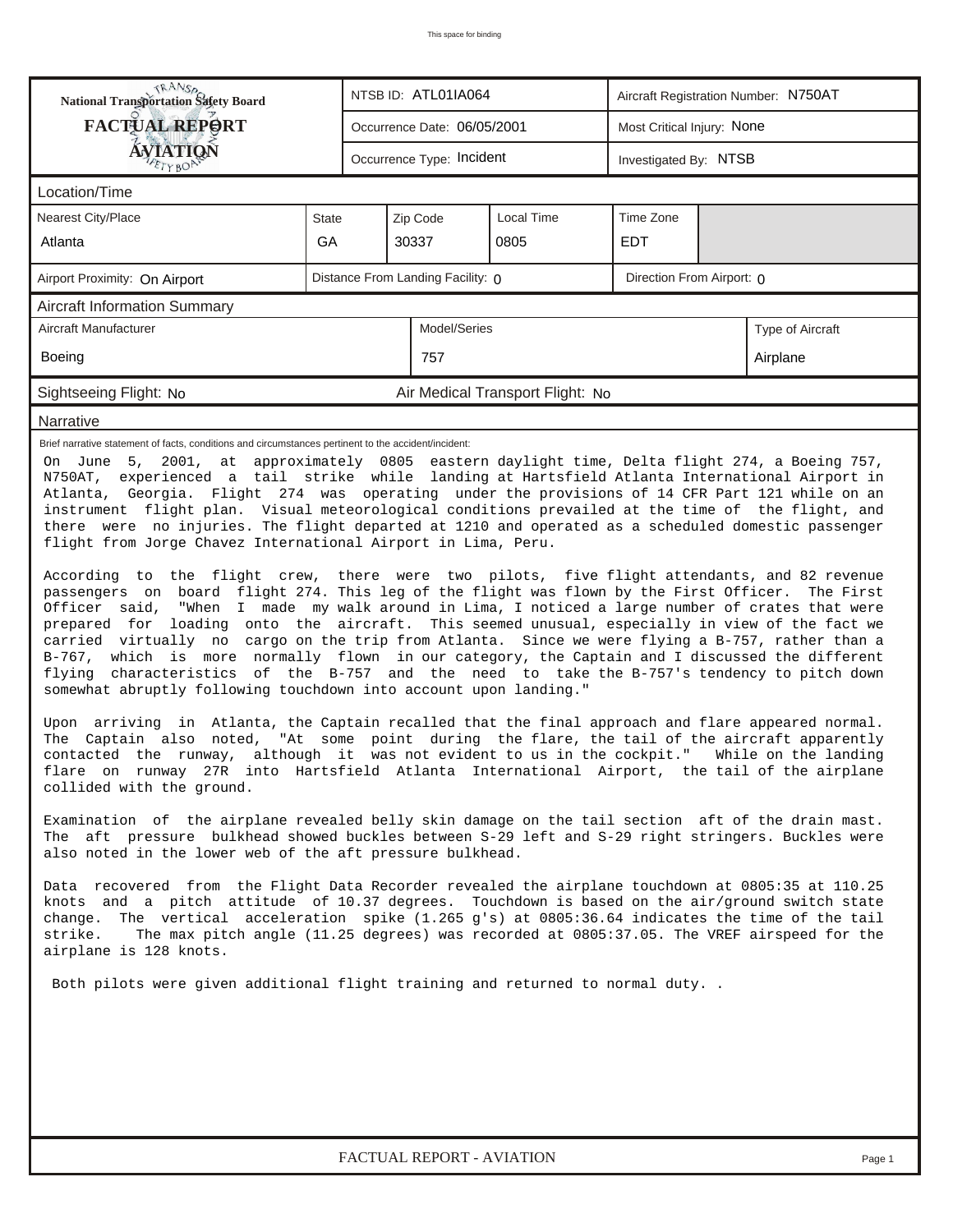| <b>National Transportation Safety Board</b>                             | NTSB ID: ATL01IA064 |                                                                         |                             |                           |  |     |                                         |       |                           |                      |               |  |
|-------------------------------------------------------------------------|---------------------|-------------------------------------------------------------------------|-----------------------------|---------------------------|--|-----|-----------------------------------------|-------|---------------------------|----------------------|---------------|--|
| FACTUAL REPORT                                                          |                     |                                                                         | Occurrence Date: 06/05/2001 |                           |  |     |                                         |       |                           |                      |               |  |
| <b>AVIATION</b>                                                         |                     | Occurrence Type: Incident                                               |                             |                           |  |     |                                         |       |                           |                      |               |  |
| Landing Facility/Approach Information                                   |                     |                                                                         |                             |                           |  |     |                                         |       |                           |                      |               |  |
| <b>Airport Name</b>                                                     |                     | Runway Used<br>Runway Length<br>Airport ID:<br><b>Airport Elevation</b> |                             |                           |  |     |                                         |       |                           | Runway Width         |               |  |
| THE WILLIAM B HARTSFIELD ATLAN                                          | <b>ATL</b>          |                                                                         |                             |                           |  | 27R |                                         | 11889 |                           |                      | 150           |  |
| Runway Surface Type: Asphalt                                            |                     |                                                                         |                             |                           |  |     |                                         |       |                           |                      |               |  |
| Runway Surface Condition: Dry                                           |                     |                                                                         |                             |                           |  |     |                                         |       |                           |                      |               |  |
| Type Instrument Approach: ILS-complete                                  |                     |                                                                         |                             |                           |  |     |                                         |       |                           |                      |               |  |
| VFR Approach/Landing: None                                              |                     |                                                                         |                             |                           |  |     |                                         |       |                           |                      |               |  |
| Aircraft Information                                                    |                     |                                                                         |                             |                           |  |     |                                         |       |                           |                      |               |  |
| Aircraft Manufacturer<br>Boeing                                         |                     |                                                                         | Model/Series<br>757         |                           |  |     |                                         |       | 22223                     | <b>Serial Number</b> |               |  |
| Airworthiness Certificate(s): Transport                                 |                     |                                                                         |                             |                           |  |     |                                         |       |                           |                      |               |  |
| Landing Gear Type: Retractable - Tricycle                               |                     |                                                                         |                             |                           |  |     |                                         |       |                           |                      |               |  |
| Homebuilt Aircraft? No<br>Number of Seats: 186                          |                     |                                                                         |                             | Certified Max Gross Wt.   |  |     | 232000 LBS                              |       |                           | Number of Engines: 2 |               |  |
| Engine Type:<br>Turbo Fan                                               |                     | Engine Manufacturer:<br>Model/Series:<br>P&W<br>pw2037                  |                             |                           |  |     |                                         |       | Rated Power:<br>38200 LBS |                      |               |  |
| - Aircraft Inspection Information                                       |                     |                                                                         |                             |                           |  |     |                                         |       |                           |                      |               |  |
| Type of Last Inspection                                                 |                     | Date of Last Inspection<br>Time Since Last Inspection                   |                             |                           |  |     |                                         |       | Airframe Total Time       |                      |               |  |
| <b>Continuous Airworthiness</b>                                         |                     |                                                                         | 05/2001                     |                           |  |     |                                         |       | Hours                     |                      | 45646.7 Hours |  |
| - Emergency Locator Transmitter (ELT) Information                       |                     |                                                                         |                             |                           |  |     |                                         |       |                           |                      |               |  |
| ELT Installed? Yes                                                      | ELT Operated? No    |                                                                         |                             |                           |  |     | ELT Aided in Locating Accident Site? No |       |                           |                      |               |  |
| Owner/Operator Information                                              |                     |                                                                         |                             |                           |  |     |                                         |       |                           |                      |               |  |
| <b>Registered Aircraft Owner</b>                                        |                     |                                                                         | <b>Street Address</b>       | 1020 Delta Blvd.          |  |     |                                         |       |                           |                      |               |  |
| DELTA AIR LINES INC                                                     |                     | <b>State</b><br>City                                                    |                             |                           |  |     |                                         |       |                           | Zip Code             |               |  |
|                                                                         |                     | 30320<br>Atlanta<br>GА<br><b>Street Address</b>                         |                             |                           |  |     |                                         |       |                           |                      |               |  |
| Operator of Aircraft                                                    |                     |                                                                         |                             |                           |  |     | Same as Reg'd Aircraft Owner            |       |                           |                      |               |  |
| Same as Reg'd Aircraft Owner                                            |                     | City                                                                    |                             |                           |  |     |                                         |       | <b>State</b>              | Zip Code             |               |  |
| Operator Does Business As: Delta Airlines Inc.                          |                     |                                                                         |                             |                           |  |     | Operator Designator Code: DALA          |       |                           |                      |               |  |
| - Type of U.S. Certificate(s) Held:                                     |                     |                                                                         |                             |                           |  |     |                                         |       |                           |                      |               |  |
| Air Carrier Operating Certificate(s): Flag Carrier/Domestic             |                     |                                                                         |                             |                           |  |     |                                         |       |                           |                      |               |  |
| Operating Certificate:                                                  |                     |                                                                         |                             | Operator Certificate:     |  |     |                                         |       |                           |                      |               |  |
| Regulation Flight Conducted Under: Part 121: Air Carrier                |                     |                                                                         |                             |                           |  |     |                                         |       |                           |                      |               |  |
| Type of Flight Operation Conducted: Scheduled; Domestic; Passenger Only |                     |                                                                         |                             |                           |  |     |                                         |       |                           |                      |               |  |
|                                                                         |                     |                                                                         |                             | FACTUAL REPORT - AVIATION |  |     |                                         |       |                           |                      | Page 2        |  |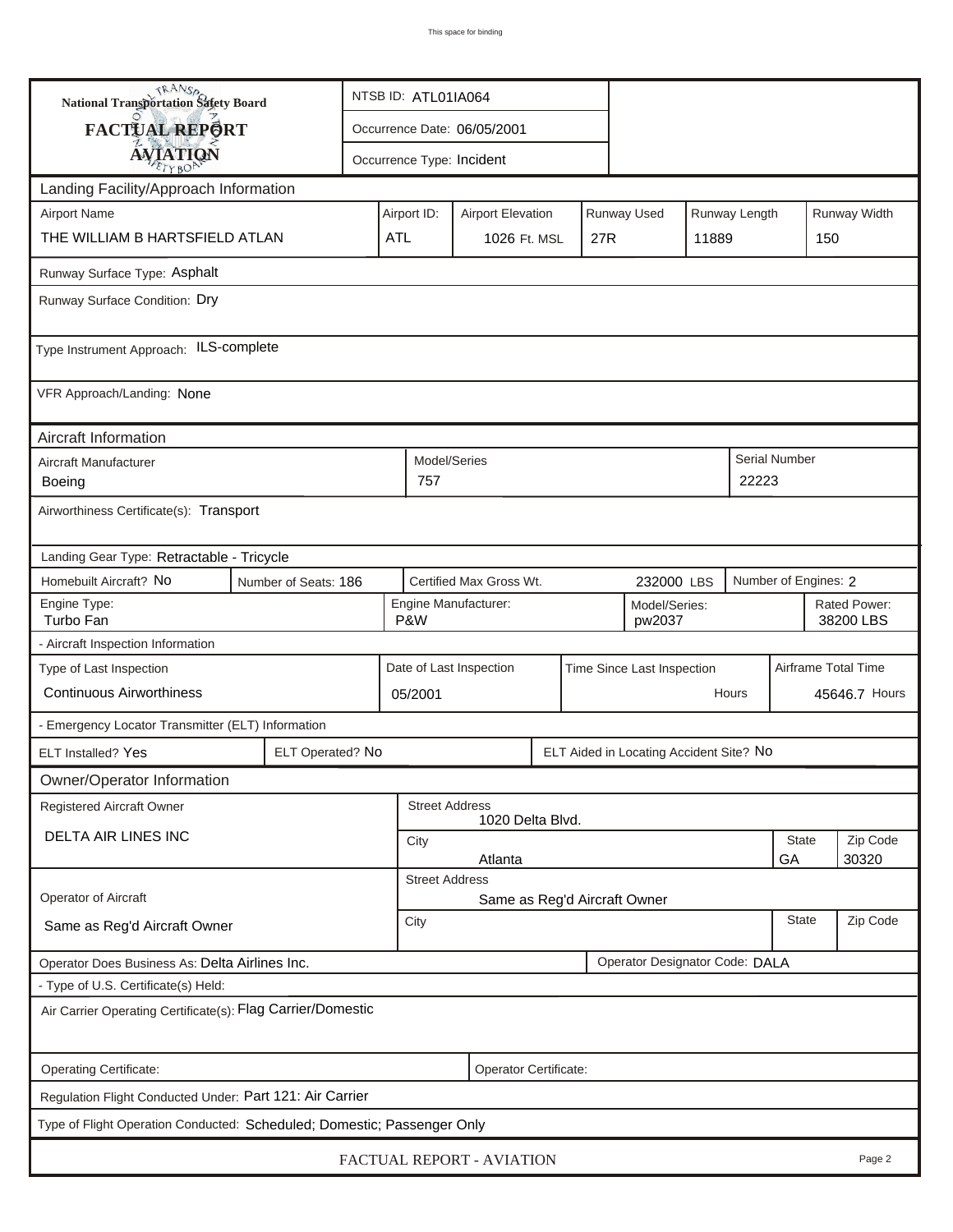| <b>National Transportation Safety Board</b>                        |                                                             |                                      |                            |                            | NTSB ID: ATL01IA064         |       |                             |                                       |                    |                                   |                                         |  |                                    |            |  |
|--------------------------------------------------------------------|-------------------------------------------------------------|--------------------------------------|----------------------------|----------------------------|-----------------------------|-------|-----------------------------|---------------------------------------|--------------------|-----------------------------------|-----------------------------------------|--|------------------------------------|------------|--|
|                                                                    | FACTUAL REPORT                                              |                                      |                            |                            | Occurrence Date: 06/05/2001 |       |                             |                                       |                    |                                   |                                         |  |                                    |            |  |
|                                                                    | <b>AVIATION</b>                                             |                                      |                            |                            | Occurrence Type: Incident   |       |                             |                                       |                    |                                   |                                         |  |                                    |            |  |
|                                                                    |                                                             |                                      |                            |                            |                             |       |                             |                                       |                    |                                   |                                         |  |                                    |            |  |
|                                                                    | <b>First Pilot Information</b>                              |                                      |                            |                            |                             |       |                             |                                       |                    |                                   |                                         |  |                                    | Age        |  |
| Name                                                               |                                                             |                                      |                            |                            |                             |       |                             | Date of Birth<br>City<br><b>State</b> |                    |                                   |                                         |  |                                    |            |  |
| On File                                                            |                                                             | On File<br>On File<br>On File        |                            |                            |                             |       |                             |                                       | 59                 |                                   |                                         |  |                                    |            |  |
| Sex: M                                                             | Seat Occupied: Left                                         | Principal Profession: Civilian Pilot |                            |                            |                             |       | Certificate Number: On File |                                       |                    |                                   |                                         |  |                                    |            |  |
| Airline Transport<br>Certificate(s):                               |                                                             |                                      |                            |                            |                             |       |                             |                                       |                    |                                   |                                         |  |                                    |            |  |
| Airplane Rating(s):<br>Multi-engine Land                           |                                                             |                                      |                            |                            |                             |       |                             |                                       |                    |                                   |                                         |  |                                    |            |  |
|                                                                    | Rotorcraft/Glider/LTA: None                                 |                                      |                            |                            |                             |       |                             |                                       |                    |                                   |                                         |  |                                    |            |  |
|                                                                    |                                                             |                                      |                            |                            |                             |       |                             |                                       |                    |                                   |                                         |  |                                    |            |  |
| Instrument Rating(s):<br>Airplane<br>None<br>Instructor Rating(s): |                                                             |                                      |                            |                            |                             |       |                             |                                       |                    |                                   |                                         |  |                                    |            |  |
|                                                                    | Type Rating/Endorsement for Accident/Incident Aircraft? Yes |                                      |                            |                            |                             |       |                             |                                       |                    |                                   | Current Biennial Flight Review? 01/2001 |  |                                    |            |  |
|                                                                    | Medical Cert.: Class 1                                      |                                      | Medical Cert. Status: None |                            |                             |       |                             |                                       |                    |                                   |                                         |  | Date of Last Medical Exam: 03/2001 |            |  |
|                                                                    |                                                             |                                      |                            |                            |                             |       |                             |                                       |                    |                                   |                                         |  |                                    |            |  |
| - Flight Time Matrix                                               |                                                             | All A/C                              | This Make<br>and Model     | Airplane<br>Single Engine  | Airplane<br>Mult-Engine     | Night |                             | Actual                                | Instrument         | Glider<br>Rotorcraft<br>Simulated |                                         |  | Lighter<br>Than Air                |            |  |
| <b>Total Time</b>                                                  |                                                             | 7238                                 | 1681                       |                            |                             |       |                             |                                       |                    |                                   |                                         |  |                                    |            |  |
|                                                                    | Pilot In Command(PIC)                                       |                                      |                            |                            |                             |       |                             |                                       |                    |                                   |                                         |  |                                    |            |  |
| Instructor<br>Last 90 Days                                         |                                                             |                                      |                            |                            |                             |       |                             |                                       |                    |                                   |                                         |  |                                    |            |  |
| Last 30 Days                                                       |                                                             | 216                                  | 216                        |                            |                             |       |                             |                                       |                    |                                   |                                         |  |                                    |            |  |
| Last 24 Hours                                                      |                                                             | $\overline{7}$                       | $\overline{7}$             |                            |                             |       |                             |                                       |                    |                                   |                                         |  |                                    |            |  |
|                                                                    | Seatbelt Used? Yes                                          |                                      |                            | Shoulder Harness Used? Yes |                             |       |                             | Toxicology Performed? No              |                    |                                   |                                         |  | Second Pilot? Yes                  |            |  |
|                                                                    |                                                             |                                      |                            |                            |                             |       |                             |                                       |                    |                                   |                                         |  |                                    |            |  |
|                                                                    | Flight Plan/Itinerary                                       |                                      |                            |                            |                             |       |                             |                                       |                    |                                   |                                         |  |                                    |            |  |
|                                                                    | Type of Flight Plan Filed: IFR                              |                                      |                            |                            |                             |       |                             |                                       |                    |                                   |                                         |  |                                    |            |  |
| Departure Point                                                    |                                                             |                                      |                            |                            |                             |       | <b>State</b>                |                                       | Airport Identifier |                                   |                                         |  |                                    | Time Zone  |  |
| Lima                                                               |                                                             |                                      |                            |                            |                             |       |                             |                                       | LIM                |                                   | Departure Time<br>1210                  |  |                                    | <b>UTC</b> |  |
|                                                                    |                                                             |                                      |                            |                            |                             |       |                             |                                       |                    |                                   |                                         |  |                                    |            |  |
| Destination                                                        |                                                             |                                      |                            |                            |                             |       | <b>State</b>                |                                       |                    | Airport Identifier                |                                         |  |                                    |            |  |
| Atlanta                                                            |                                                             |                                      |                            |                            |                             |       | GA                          |                                       | <b>ATL</b>         |                                   |                                         |  |                                    |            |  |
|                                                                    | Type of Clearance: IFR                                      |                                      |                            |                            |                             |       |                             |                                       |                    |                                   |                                         |  |                                    |            |  |
|                                                                    | Type of Airspace: Class B                                   |                                      |                            |                            |                             |       |                             |                                       |                    |                                   |                                         |  |                                    |            |  |
|                                                                    | Weather Information                                         |                                      |                            |                            |                             |       |                             |                                       |                    |                                   |                                         |  |                                    |            |  |
|                                                                    | Source of Briefing:<br>Company                              |                                      |                            |                            |                             |       |                             |                                       |                    |                                   |                                         |  |                                    |            |  |
|                                                                    | Method of Briefing: Teletype                                |                                      |                            |                            |                             |       |                             |                                       |                    |                                   |                                         |  |                                    |            |  |
|                                                                    |                                                             |                                      |                            |                            | FACTUAL REPORT - AVIATION   |       |                             |                                       |                    |                                   |                                         |  |                                    | Page 3     |  |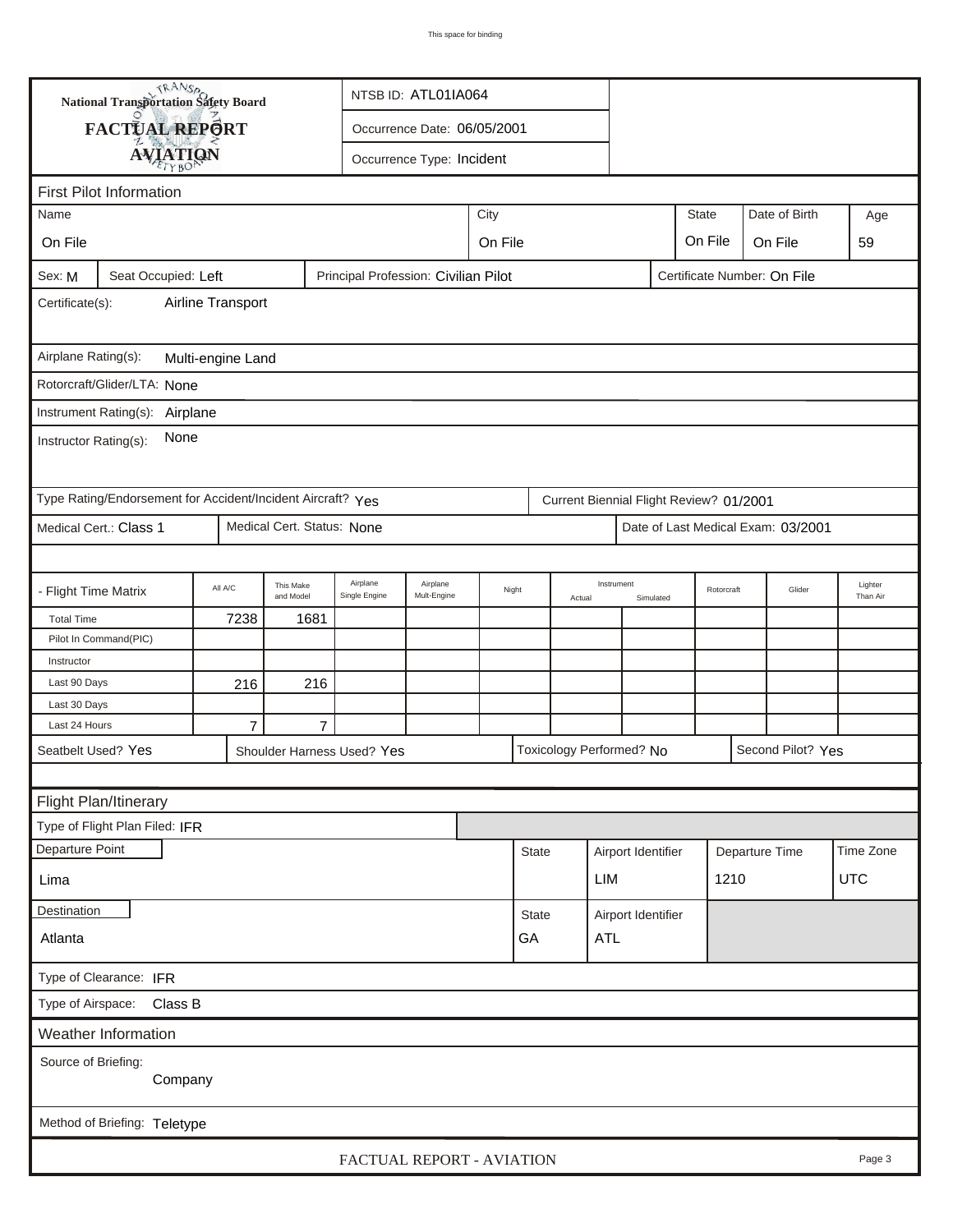| <b>National Transportation Safety Board</b> |                                           |                  |                                                         | NTSB ID: ATL01IA064 |                   |                             |  |                                                       |                         |                              |       |        |
|---------------------------------------------|-------------------------------------------|------------------|---------------------------------------------------------|---------------------|-------------------|-----------------------------|--|-------------------------------------------------------|-------------------------|------------------------------|-------|--------|
|                                             | FACTUAL REPORT                            |                  | Occurrence Date: 06/05/2001                             |                     |                   |                             |  |                                                       |                         |                              |       |        |
|                                             | <b>AVIATION</b>                           |                  | Occurrence Type: Incident                               |                     |                   |                             |  |                                                       |                         |                              |       |        |
|                                             | Weather Information                       |                  |                                                         |                     |                   |                             |  |                                                       |                         |                              |       |        |
| WOF ID                                      | <b>Observation Time</b>                   |                  | <b>WOF Elevation</b><br>WOF Distance From Accident Site |                     |                   |                             |  |                                                       |                         | Direction From Accident Site |       |        |
|                                             |                                           |                  |                                                         |                     |                   |                             |  |                                                       |                         |                              |       |        |
| <b>ATL</b>                                  | 0805                                      | <b>EDT</b>       | 1026 Ft. MSL                                            |                     |                   |                             |  | 0 NM                                                  |                         | 0 Deg. Mag.                  |       |        |
|                                             | Sky/Lowest Cloud Condition: Clear         |                  |                                                         |                     |                   | Ft. AGL                     |  |                                                       | Condition of Light: Day |                              |       |        |
|                                             | Lowest Ceiling: None                      |                  |                                                         | Ft. AGL             | 10<br>Visibility: |                             |  | <b>SM</b><br>Altimeter:                               |                         |                              | 30.14 | "Hg    |
| Temperature:                                | 20 $\degree$ C                            | Dew Point:       | 19 °C                                                   |                     | Wind Direction:   |                             |  |                                                       |                         | Density Altitude:            | 1658  | Ft.    |
| Wind Speed:                                 |                                           | Gusts:           |                                                         |                     |                   |                             |  | Weather Condtions at Accident Site: Visual Conditions |                         |                              |       |        |
| Visibility (RVR):                           | Ft.                                       | Visibility (RVV) |                                                         | <b>SM</b>           |                   | Intensity of Precipitation: |  |                                                       |                         |                              |       |        |
|                                             | Restrictions to Visibility:               |                  |                                                         |                     |                   |                             |  |                                                       |                         |                              |       |        |
|                                             |                                           |                  |                                                         |                     |                   |                             |  |                                                       |                         |                              |       |        |
| Type of Precipitation:                      |                                           |                  |                                                         |                     |                   |                             |  |                                                       |                         |                              |       |        |
|                                             |                                           |                  |                                                         |                     |                   |                             |  |                                                       |                         |                              |       |        |
|                                             | Accident Information                      |                  |                                                         |                     |                   |                             |  |                                                       |                         |                              |       |        |
|                                             | Aircraft Damage: Minor                    |                  |                                                         | Aircraft Fire: None |                   |                             |  |                                                       |                         | Aircraft Explosion None      |       |        |
|                                             | Classification: U.S. Registered/U.S. Soil |                  |                                                         |                     |                   |                             |  |                                                       |                         |                              |       |        |
|                                             | - Injury Summary Matrix                   | Fatal            | Serious<br>Minor                                        |                     | None              | <b>TOTAL</b>                |  |                                                       |                         |                              |       |        |
| <b>First Pilot</b>                          |                                           |                  |                                                         |                     | 1                 | 1                           |  |                                                       |                         |                              |       |        |
| Second Pilot                                |                                           |                  |                                                         |                     | 1                 |                             |  |                                                       |                         |                              |       |        |
| <b>Student Pilot</b>                        |                                           |                  |                                                         |                     |                   |                             |  |                                                       |                         |                              |       |        |
|                                             | Flight Instructor                         |                  |                                                         |                     |                   |                             |  |                                                       |                         |                              |       |        |
| <b>Check Pilot</b>                          |                                           |                  |                                                         |                     |                   |                             |  |                                                       |                         |                              |       |        |
|                                             | <b>Flight Engineer</b>                    |                  |                                                         |                     |                   |                             |  |                                                       |                         |                              |       |        |
|                                             | Cabin Attendants                          |                  |                                                         |                     | 5                 | 5                           |  |                                                       |                         |                              |       |        |
| Other Crew                                  |                                           |                  |                                                         |                     |                   |                             |  |                                                       |                         |                              |       |        |
| Passengers                                  |                                           |                  |                                                         |                     | 82                | 82                          |  |                                                       |                         |                              |       |        |
|                                             | - TOTAL ABOARD -                          |                  |                                                         |                     | 89                | 89                          |  |                                                       |                         |                              |       |        |
| Other Ground                                |                                           |                  |                                                         |                     |                   |                             |  |                                                       |                         |                              |       |        |
|                                             | - GRAND TOTAL -                           |                  |                                                         |                     | 89                | 89                          |  |                                                       |                         |                              |       |        |
|                                             |                                           |                  |                                                         |                     |                   |                             |  |                                                       |                         |                              |       |        |
|                                             |                                           |                  | FACTUAL REPORT - AVIATION                               |                     |                   |                             |  |                                                       |                         |                              |       | Page 4 |